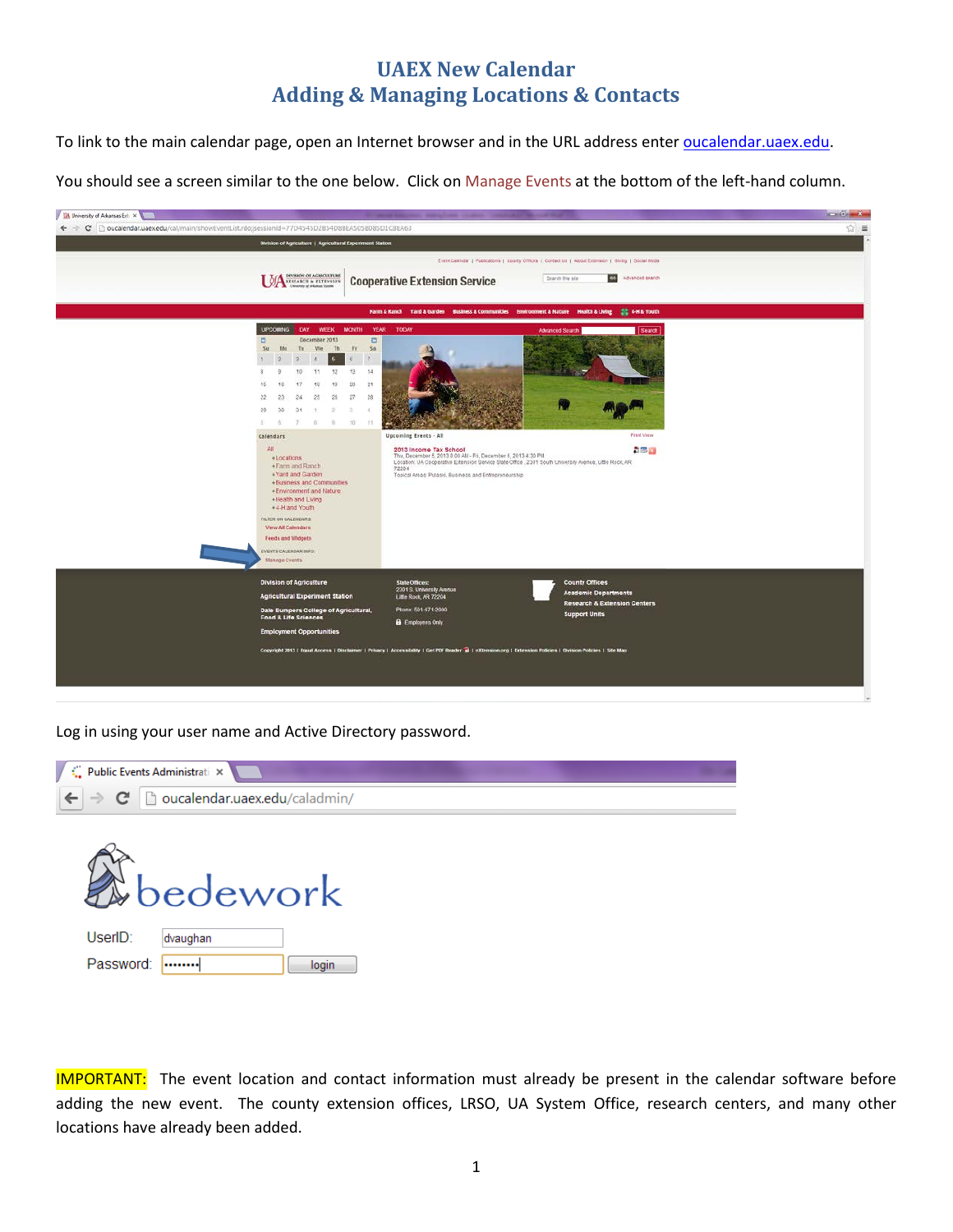To avoid entering duplicates, first click on Manage Locations to review the list of locations and then on Manage Contacts to review the list of contacts to determine if you need to add a new location and/or contact for your event.



## Review the list of Locations.

| Calendar Admin: Public E X                                       |                                                                                  | <b>HERMAN BRANCH</b><br><b>Roomed Chrysler State</b>                                                                                                                                                                           |
|------------------------------------------------------------------|----------------------------------------------------------------------------------|--------------------------------------------------------------------------------------------------------------------------------------------------------------------------------------------------------------------------------|
| G                                                                |                                                                                  | ☆■<br>oucalendar.uaex.edu/caladmin/location/showUpdateList.rdo                                                                                                                                                                 |
| <b>Bedework Public Events Administration</b>                     |                                                                                  | <b>*</b> bedework                                                                                                                                                                                                              |
| <b>Calendar Suite MainCampus</b>                                 |                                                                                  | Group: calsuite-MainCampus change<br>Logged in as: dvaughan log out                                                                                                                                                            |
| Pending Events<br>Main Menu                                      |                                                                                  | System<br>Calendar Suite Lisers                                                                                                                                                                                                |
| <b>Manage Locations</b>                                          |                                                                                  |                                                                                                                                                                                                                                |
|                                                                  |                                                                                  | Select the location that you would like to update: Add new location                                                                                                                                                            |
|                                                                  |                                                                                  |                                                                                                                                                                                                                                |
| Address<br>Arkansas 4-H Center                                   | Subaddress<br>No. 1 Four-H                                                       | URL                                                                                                                                                                                                                            |
|                                                                  | Way, Little<br>Rock AR<br>72223                                                  | com/maps?q=No.+1+Four-H+V/ay+Little+Rock+AR+72223&Ni=en&sll=35.851213.-91.952133&sspn=0.381238.0.891953&hnear=1+Four+H+V/ay,+Little+Rock.+Arkansas+72223&t=m8z=16<br>https://maps.g                                            |
| Arkansas Agricultural<br><b>Experiment Station</b>               | <b>AFLS</b><br>Building, 1120<br>W. Maple<br>Street<br>Favetteville.<br>AR 72701 | com/maps?q=1120+West+Maple+Street.+Fayetteville.+AR&hl=en&sll=34.773988.-92.340491&sspn=0.012073.0.027874&oq=1120+W+MAPLE+STREET.+Fayetteville.+AR&hnear=1120+W+Maple+St.+Fayetteville.+Arkansas+72701&t=m<br>https://maps.gl  |
| Arkansas Agricultural<br>Research and<br><b>Extension Center</b> | 495 Campus<br>Drive.<br>University of<br>Arkansas.<br>Fayetteville<br>AR 72701   | https://maps.google.com/maps?q=495+Campus+Drive.+University+of+Arkansas.+Fayetteville.+AR+72701≤=UTF-8&hq=&hnear=0x87c96ee7f4aad40d:0x12ed6b52e178f9ae.495+Campus+Dr.+Fayetteville.+AR+72701≷=US⪙=FBAAUoW-K-HbyQGAw4Dl         |
| <b>Arkansas County</b><br>Extension Office -<br><b>DeV/itt</b>   | 1009 Liberty<br>Drive, DeWitt.<br>AR 72042                                       | https://maps.google.com/maps?q=1009+Liberty+Drive.+DeWitt.+AR+72042&hl=en&sll=34.751928.-92.131378&sspn=8.156655.16.864014&hnear=1009+Liberty+Dr.+DeWitt.+Arkansas.+72042&t=m&z=17                                             |
| Ankansas County<br>Extension Office<br>Stuttgart                 | Rice<br>Research and<br>Extension<br>Center, 2900                                | https://maps.google.com/maps?q=Rice+Research+and+Extension+Center,+2900+Hwy+130+East,+Stuttgart,+AR+72160&hi=en8sll=34.475312.-91.416426&sspn=0.007995.0.016469&hnear=2900+Arkansas+130.+Crocketts+Bluff,+Arkansas+72038&t=m82 |

To add a new location from the Manage Locations menu, click on the Add new location or if you are at the Main Menu screen, you can click on the Add Location button.

To return to the Main Menu from any screen, just click on the Main Menu tab as shown above.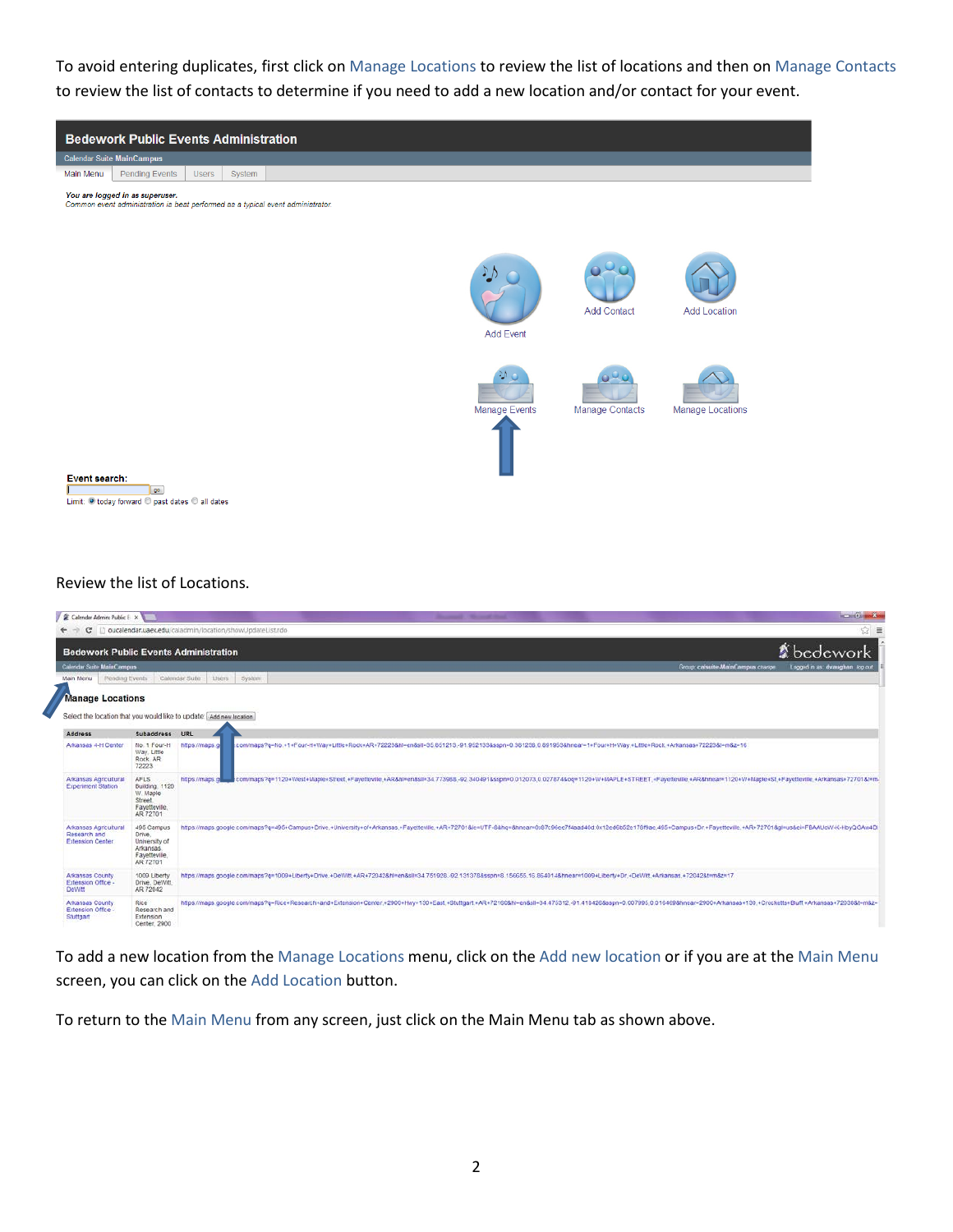Enter the Primary Address (name of facility or building and room number). Spell out Room or Suite. Make sure the Primary Address is stated in terms our CLIENTS will understand.

Enter the Subaddress (street address). For directions within an address use abbreviations for north, south, southeast, etc. (N. – S. – SE); spell out street, avenue, or drive; use brief descriptions, such as First Floor Main Building, if applicable; use AR for Arkansas and only the 5-digit zip code.

Location's URL - Enter the link from Google Maps (optional).

|                                              | Calendar Admin: Public E x                                       |                                                  |              |        |  |  |                                            |  |  |
|----------------------------------------------|------------------------------------------------------------------|--------------------------------------------------|--------------|--------|--|--|--------------------------------------------|--|--|
| C<br>$\leftarrow$<br>$\Rightarrow$           | la oucalendar.uaex.edu/caladmin/location/showModForm.rdo         |                                                  |              |        |  |  |                                            |  |  |
| <b>Bedework Public Events Administration</b> |                                                                  |                                                  |              |        |  |  |                                            |  |  |
|                                              | <b>Calendar Suite MainCampus</b>                                 |                                                  |              |        |  |  |                                            |  |  |
| Main Menu                                    | <b>Pending Events</b>                                            | Calendar Suite                                   | <b>Users</b> | System |  |  |                                            |  |  |
| <b>Add Location</b>                          |                                                                  |                                                  |              |        |  |  |                                            |  |  |
|                                              | Primary Address: UA Cooperative Extension Service State Office   |                                                  |              |        |  |  | include building and room when appropriate |  |  |
| Subaddress:                                  |                                                                  | 2301 S. University Avenue, Little Rock, AR 72204 |              |        |  |  | (optional)                                 |  |  |
|                                              | Location's URL:<br>link to more information or map<br>(optional) |                                                  |              |        |  |  |                                            |  |  |
|                                              | <b>Add Location</b><br>Cancel                                    |                                                  |              |        |  |  |                                            |  |  |

To get the location URL, go t[o https://maps.google.com,](https://maps.google.com/) enter the address, click on the link icon (chain link), copy and paste the URL to link in "Location's URL."



Click Add Location.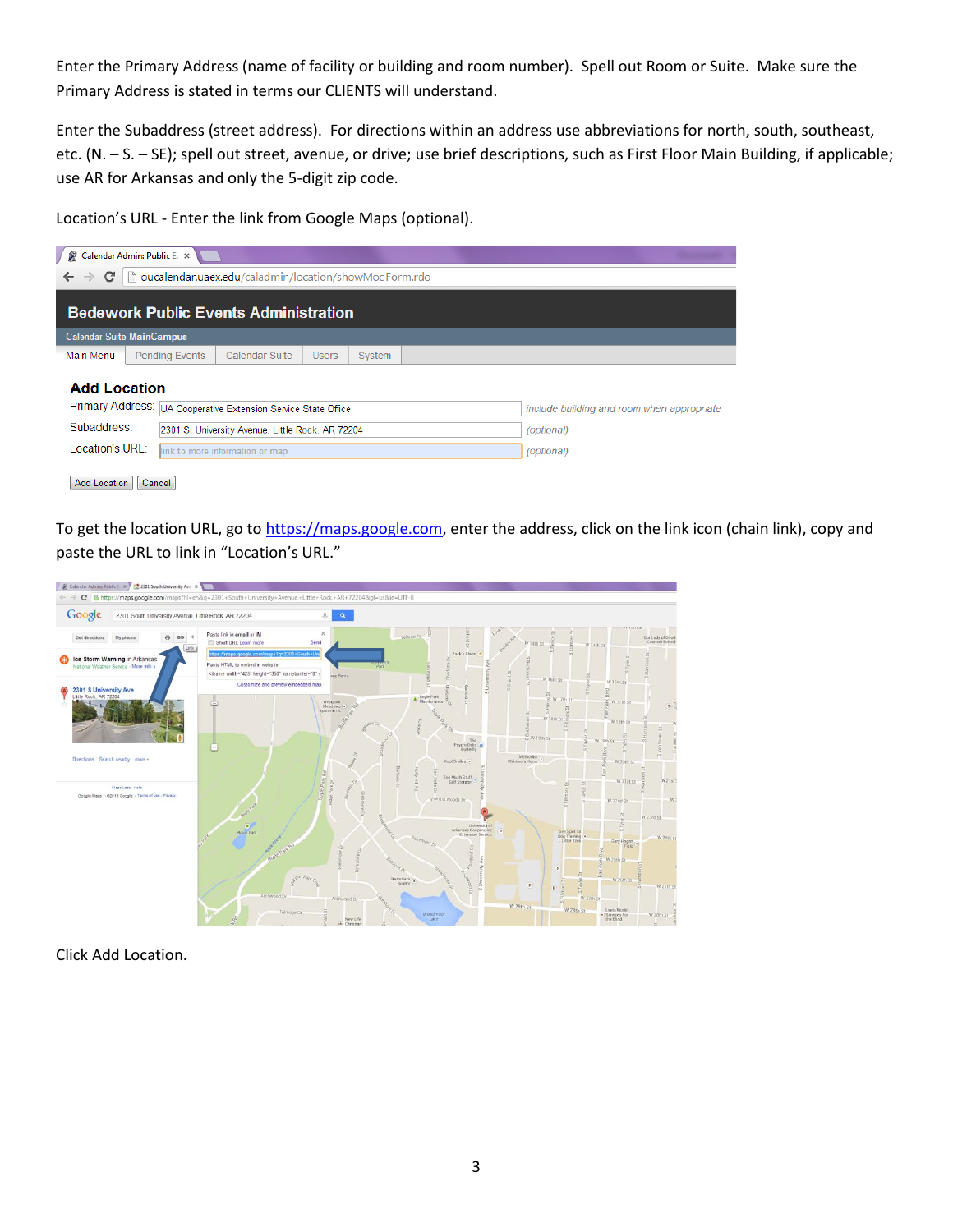| 贠                                                                                                                                                             | Calendar Admin: Public E x                             |                                                                                                                    |              |                                                          |  |            |  |  |  |
|---------------------------------------------------------------------------------------------------------------------------------------------------------------|--------------------------------------------------------|--------------------------------------------------------------------------------------------------------------------|--------------|----------------------------------------------------------|--|------------|--|--|--|
| C<br>$\rightarrow$                                                                                                                                            | noucalendar.uaex.edu/caladmin/location/showModForm.rdo |                                                                                                                    |              |                                                          |  |            |  |  |  |
| <b>Bedework Public Events Administration</b>                                                                                                                  |                                                        |                                                                                                                    |              |                                                          |  |            |  |  |  |
|                                                                                                                                                               | <b>Calendar Suite MainCampus</b>                       |                                                                                                                    |              |                                                          |  |            |  |  |  |
| Main Menu                                                                                                                                                     | <b>Pending Events</b>                                  | Calendar Suite                                                                                                     | <b>Users</b> | System                                                   |  |            |  |  |  |
| <b>Add Location</b><br>Subaddress:                                                                                                                            |                                                        | Primary Address: UA Cooperative Extension Service State Office<br>2301 S. University Avenue, Little Rock, AR 72204 |              | include building and room when appropriate<br>(optional) |  |            |  |  |  |
| Location's URL:                                                                                                                                               |                                                        |                                                                                                                    |              |                                                          |  | (optional) |  |  |  |
| https://maps.google.com/maps?q=2301+South+University+Avenue,+Little+Rock,+AR+7<br><b>Add Location</b><br>Cancel<br>Bedew<br>/ebsite   show XML   refresh XSLT |                                                        |                                                                                                                    |              |                                                          |  |            |  |  |  |

To make changes to a location: From the Main Menu, go to Manage Locations.

| & Calendar Admin: Public E x                       |                                                                           | <b>INCOME COMMENT</b><br><b>Manager of Manager State</b>                                                                                                                                                                    |
|----------------------------------------------------|---------------------------------------------------------------------------|-----------------------------------------------------------------------------------------------------------------------------------------------------------------------------------------------------------------------------|
| $\leftarrow$                                       |                                                                           | ☆■<br>C [ ] oucalendar.uaex.edu/caladmin/location/showUpdateList.rdo                                                                                                                                                        |
| <b>Bedework Public Events Administration</b>       |                                                                           | <b>A</b> bedework                                                                                                                                                                                                           |
| Calendar Suite MainCampus                          |                                                                           | Group: calsuite-MainCampus change<br>Logged in as: dynughan log out                                                                                                                                                         |
| Pending Events<br>Main Menu                        |                                                                           | Calendar Suite Users System                                                                                                                                                                                                 |
| <b>Manage Locations</b><br>Address                 | Subaddress URL                                                            | Select the location that you would like to update: Add new location                                                                                                                                                         |
| Arkansas 4-H Center                                | No. 1 Four-H<br>Way, Little<br>Rock AR<br>72223                           | https://maps.google.com/maps?q=No +1+Four-H+Way+Little+Rock+AR+72223&hl=en\$sll=35.851213.91.952133&sspn=0.381238.0.891953&hnear=1+Four+H+Way,+Little+Rock+Arkansas+72223&hm&z=16                                           |
| Arkansas Agricultural<br><b>Experiment Station</b> | AFLS<br>Building, 1120<br>W. Maple<br>Street<br>Fayetteville.<br>AR 72701 | https://maps.google.com/maps?q=1120+West+Maple+Street.+Fayettevile.+AR&hi=en&sll=34.773988.-92.340491&sspn=0.012073.0.027874&oq=1120+W+MAPLE+STREET.+Fayettevile.+AR&hnear=1120+W+Maple+St.+Fayettevile.+Arkansas+72701&t=m |

Scroll down until you find the correct location and click on it.

| Stone County<br><b>Extension Office</b>             | 205 Martin<br>Street.<br>Mountain<br>View, AR<br>72560          | https://maps.google.com/maps?q=205+Martin+Street.+Mountain+View.+AR+725608hl=en88=35.864572-92.1102658spn=0.000594.0.0011488sll=36.2159-91.606848sspn=0.009539.0.0183688spn=0.009539.0.01836881=B8hnear=205+Martin+St-Mountain |
|-----------------------------------------------------|-----------------------------------------------------------------|--------------------------------------------------------------------------------------------------------------------------------------------------------------------------------------------------------------------------------|
| UA Cooperative<br>Extension Service<br>State Office | 2301 South<br>University<br>Avenue, Little<br>Rock, AR<br>72204 | https://maps.google.com/maps?hl=en&q=2301+South+University+Avenue.+Little+Rock.+AR+72204≷=us&ie=UTF-8                                                                                                                          |
| ----<br>LIAM                                        | 110 University<br>Court.<br>Monticello, AR<br>71656             |                                                                                                                                                                                                                                |
| Unio<br><b>Extension Office</b>                     | 307 American<br>Road, Suite<br>101. EL<br>Dorado, AR<br>71730   | https://maps.google.com/maps?g=307+American+Road-+Sutle+101-+El+Dorado-+AR+71730&hl=en&stl=34.044678-94.367416&sspn=0.096429.0.198269&hg=307+American+Road-+Sutle+101-El+Dorado-+AR+71730&hl=en                                |

Enter the changes and click Update Location.

| Calendar Admin: Public E X                   |                                                       |                                                      |              |        |                                                                                 |                                            |  |  |  |  |
|----------------------------------------------|-------------------------------------------------------|------------------------------------------------------|--------------|--------|---------------------------------------------------------------------------------|--------------------------------------------|--|--|--|--|
| C<br>$\leftarrow$<br>$\rightarrow$           | oucalendar.uaex.edu/caladmin/location/showModForm.rdo |                                                      |              |        |                                                                                 |                                            |  |  |  |  |
| <b>Bedework Public Events Administration</b> |                                                       |                                                      |              |        |                                                                                 |                                            |  |  |  |  |
|                                              | <b>Calendar Suite MainCampus</b>                      |                                                      |              |        |                                                                                 |                                            |  |  |  |  |
| Main Menu                                    | <b>Pending Events</b>                                 | <b>Calendar Suite</b>                                | <b>Users</b> | System |                                                                                 |                                            |  |  |  |  |
|                                              | <b>Update Location</b>                                |                                                      |              |        |                                                                                 |                                            |  |  |  |  |
| <b>Primary Address:</b>                      |                                                       | <b>UA Cooperative Extension Service State Office</b> |              |        |                                                                                 | include building and room when appropriate |  |  |  |  |
| Subaddress:                                  |                                                       | 2301 South University Avenue, Little Rock, AR 72204  |              |        |                                                                                 | (optional)                                 |  |  |  |  |
| Location's URL:                              |                                                       |                                                      |              |        | https://maps.google.com/maps?hl=en&q=2301+South+University+Avenue,+Little+Rock, | (optional)                                 |  |  |  |  |
| Update Location                              | Cancel                                                |                                                      |              |        | л                                                                               |                                            |  |  |  |  |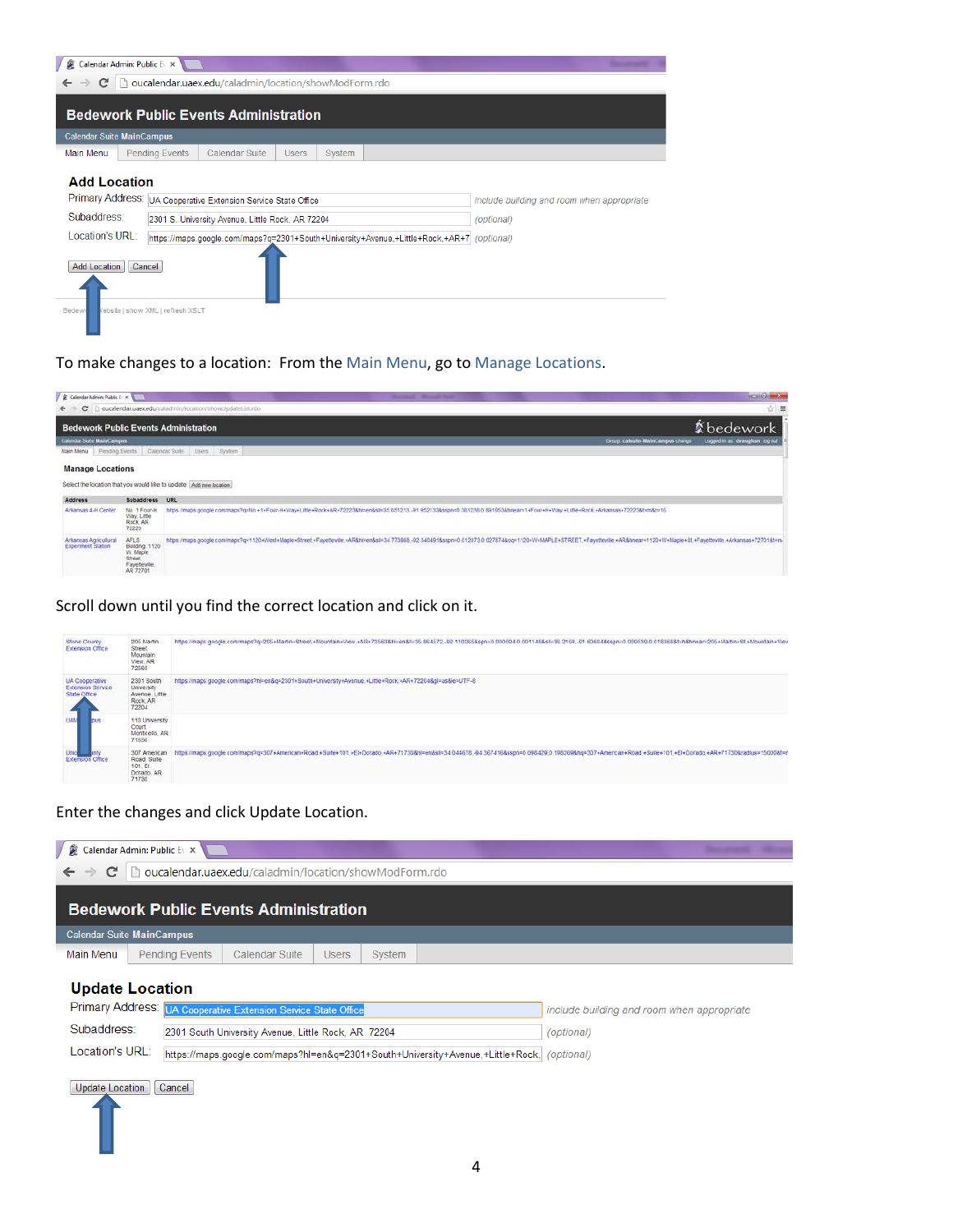## To check for a contact from the Main Menu, click on the Manage Contacts button.



**You are logged in as superuser.**<br>Common event administration is best performed as a typical event administrator.















|                                                                                                 | Calendar Admin: Public E X<br><b>Books and Company's County</b> |                |              |        |  |  |  |  |  |  |
|-------------------------------------------------------------------------------------------------|-----------------------------------------------------------------|----------------|--------------|--------|--|--|--|--|--|--|
| $\leftarrow \rightarrow \mathbf{C}$   b oucalendar.uaex.edu/caladmin/contact/showUpdateList.rdo |                                                                 |                |              |        |  |  |  |  |  |  |
| <b>Bedework Public Events Administration</b>                                                    |                                                                 |                |              |        |  |  |  |  |  |  |
|                                                                                                 | Action canceled.                                                |                |              |        |  |  |  |  |  |  |
| <b>Calendar Suite MainCampus</b>                                                                |                                                                 |                |              |        |  |  |  |  |  |  |
| Main Menu                                                                                       | <b>Pending Events</b>                                           | Calendar Suite | <b>Users</b> | System |  |  |  |  |  |  |

## **Manage Contacts**

## Select the contact you would like to update: Add new contact

| <b>Name</b>                                       | <b>Phone</b>                                                                                | <b>Email</b>           | <b>URL</b> |
|---------------------------------------------------|---------------------------------------------------------------------------------------------|------------------------|------------|
| Arkansas 4-H Center                               | 501-821-4444                                                                                | bblake@uaex.edu        |            |
| CED - Income Tax School                           | 501-671-2081                                                                                | kmagee@uaex.edu        |            |
| deleted                                           | Used as a replacement when the owner of a public sponsor used by others deletes the sponsor |                        |            |
| Krista Quinn                                      |                                                                                             | krista.quinn@yahoo.com |            |
| <b>Kyleen Prewett</b>                             |                                                                                             |                        |            |
| Leveda Tate                                       | 870-368-4293                                                                                | ltate@uaex.edu         |            |
| <b>Mark Russell</b>                               | 501-671-2190                                                                                | mrrussell@uaex.edu     |            |
| none                                              |                                                                                             |                        |            |
| Office of Associate Vice President   501-671-2001 |                                                                                             | ahedges@uaex.edu       |            |
| Yell County Extension Office                      | (479) 229-4441                                                                              | yell@uaex.edu          |            |

Bedework Website | show XML | refresh XSLT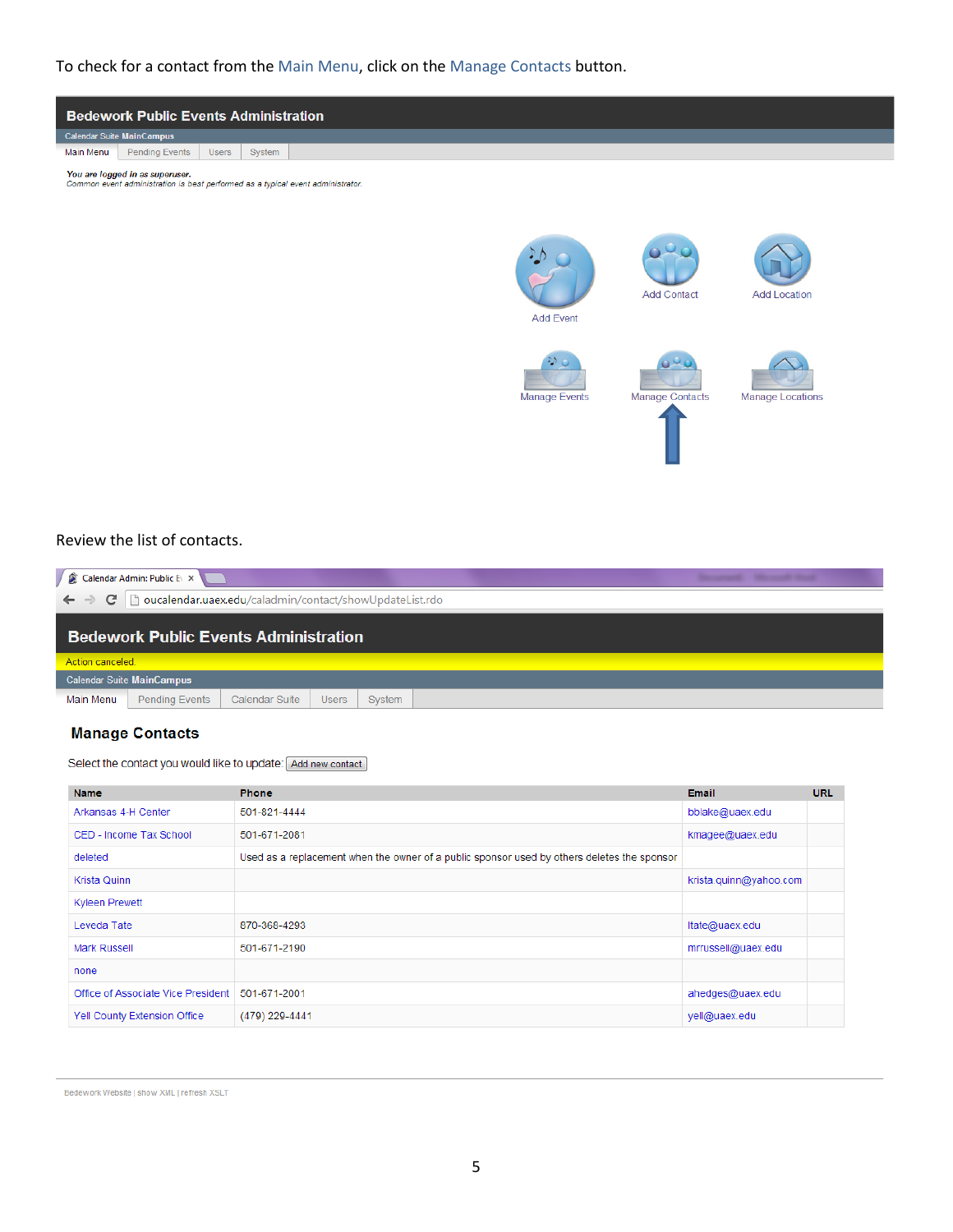To add a new contact from Manage Contacts menu: Click on the Add new contact button or if you are at the Main Menu screen, you can click on the Add Contacts button.

| Calendar Admin: Public E X<br><b>Second Second Second</b> |                                                                                                                                                                 |                |              |        |  |  |  |  |  |  |  |
|-----------------------------------------------------------|-----------------------------------------------------------------------------------------------------------------------------------------------------------------|----------------|--------------|--------|--|--|--|--|--|--|--|
|                                                           | $\leftarrow$ $\rightarrow$ $\left\{ \begin{array}{c} \begin{array}{c} \end{array} \end{array} \right\}$ oucalendar.uaex.edu/caladmin/contact/showUpdateList.rdo |                |              |        |  |  |  |  |  |  |  |
|                                                           | <b>Bedework Public Events Administration</b>                                                                                                                    |                |              |        |  |  |  |  |  |  |  |
| Action canceled.                                          |                                                                                                                                                                 |                |              |        |  |  |  |  |  |  |  |
|                                                           | <b>Calendar Suite MainCampus</b>                                                                                                                                |                |              |        |  |  |  |  |  |  |  |
| <b>Main Menu</b>                                          | <b>Pending Events</b>                                                                                                                                           | Calendar Suite | <b>Users</b> | System |  |  |  |  |  |  |  |
|                                                           |                                                                                                                                                                 |                |              |        |  |  |  |  |  |  |  |

#### **Manage Contacts**

Select the contact you would like to update: Add new contact

| <b>Name</b>                        | <b>Phone</b>                                                                                | <b>Email</b>           | <b>URL</b> |
|------------------------------------|---------------------------------------------------------------------------------------------|------------------------|------------|
| Arkansas 4-H Center                | 501-821-4444                                                                                | bblake@uaex.edu        |            |
| CED - Income Tax School            | 501-671-2081                                                                                | kmagee@uaex.edu        |            |
| deleted                            | Used as a replacement when the owner of a public sponsor used by others deletes the sponsor |                        |            |
| Krista Quinn                       |                                                                                             | krista.quinn@yahoo.com |            |
| <b>Kyleen Prewett</b>              |                                                                                             |                        |            |
| Leveda Tate                        | 870-368-4293                                                                                | Itate@uaex.edu         |            |
| Mark Russell                       | 501-671-2190                                                                                | mrrussell@uaex.edu     |            |
| none                               |                                                                                             |                        |            |
| Office of Associate Vice President | 501-671-2001                                                                                | ahedges@uaex.edu       |            |
| Yell County Extension Office       | (479) 229-4441                                                                              | yell@uaex.edu          |            |

Enter the Contact name, Contact Phone Number (optional), Contact's URL (optional), and the Contact Email Address (optional); and click the Add Contact button.

| la oucalendar.uaex.edu/caladmin/contact/showModForm.rdo<br>$\rightarrow$<br>C.<br>←<br><b>Bedework Public Events Administration</b><br><b>Calendar Suite MainCampus</b><br>Main Menu<br><b>Pending Events</b><br>Calendar Suite<br>System<br><b>Users</b><br><b>Contact Information</b><br>Contact (name):<br>Dianne Vaughan<br>e.g. name, group, or department<br>Contact Phone Number: 501-671-2006<br>(optional)<br>Contact's URL:<br>link to more information<br>(optional)<br><b>Contact Email Address:</b> | Calendar Admin: Public E X |  |                   |  |  |  |  |  |  |
|------------------------------------------------------------------------------------------------------------------------------------------------------------------------------------------------------------------------------------------------------------------------------------------------------------------------------------------------------------------------------------------------------------------------------------------------------------------------------------------------------------------|----------------------------|--|-------------------|--|--|--|--|--|--|
|                                                                                                                                                                                                                                                                                                                                                                                                                                                                                                                  |                            |  |                   |  |  |  |  |  |  |
|                                                                                                                                                                                                                                                                                                                                                                                                                                                                                                                  |                            |  |                   |  |  |  |  |  |  |
|                                                                                                                                                                                                                                                                                                                                                                                                                                                                                                                  |                            |  |                   |  |  |  |  |  |  |
|                                                                                                                                                                                                                                                                                                                                                                                                                                                                                                                  |                            |  |                   |  |  |  |  |  |  |
|                                                                                                                                                                                                                                                                                                                                                                                                                                                                                                                  |                            |  |                   |  |  |  |  |  |  |
|                                                                                                                                                                                                                                                                                                                                                                                                                                                                                                                  |                            |  |                   |  |  |  |  |  |  |
|                                                                                                                                                                                                                                                                                                                                                                                                                                                                                                                  |                            |  |                   |  |  |  |  |  |  |
| (optional)                                                                                                                                                                                                                                                                                                                                                                                                                                                                                                       |                            |  | dvaughan@uaex.edu |  |  |  |  |  |  |
| Add Contact<br>Cancel<br>Vebsite   show XML   refresh XSLT<br><b>Bedewo</b>                                                                                                                                                                                                                                                                                                                                                                                                                                      |                            |  |                   |  |  |  |  |  |  |